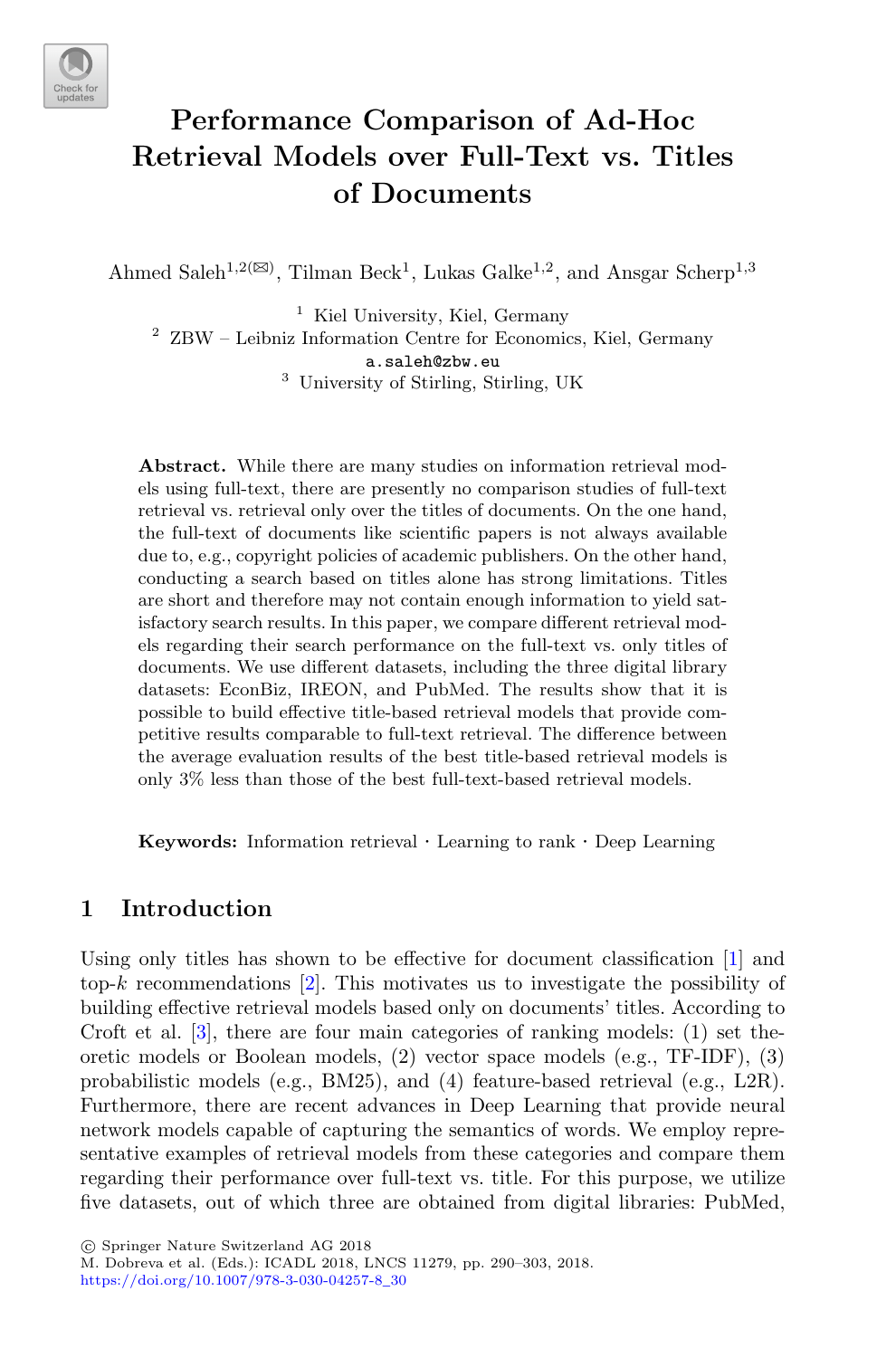Econbiz and IREON, and two standard test collections [\[4\]](#page-12-3): NTCIR-2 and TREC Disks 4&5.

From the different categories of ranking models, the learning-to-rank model (L2R) outperforms other title-based statistical ranking models. The L2R model only requires a small set of features, which is automatically determined by a correlation-based feature selection method applied on a large set of established IR retrieval features. The average evaluation results over all datasets showed that the best full-text-based retrieval models outperform the best title-based retrieval models by only 3%. Thus, based on our results, we can state that it is possible, given certain constraints, to build an effective titles-based information retrieval model that provides competitive results compared to a retrieval model operating on full-text.

The remainder of the paper is organized as follows: In Sect. [2,](#page-1-0) we review the state of the art in the field. The considered retrieval models for our study from the four categories are presented in Sect. [3.](#page-2-0) The evaluation approach is described in Sect. [4](#page-3-0) and the results are reported in Sect. [5.](#page-8-0) Section [6](#page-10-0) discusses the results, before we conclude.

#### <span id="page-1-0"></span>**2 Related Studies**

There have been a number of retrieval models that specifically attempted to model the structure of documents, including the division of content into title, body, etc. However, to the best of our knowledge, there are no recent studies that use state-of-the-art retrieval techniques to compare ad-hoc retrieval over titles with ad-hoc retrieval over full-text. In this section, we provide a brief account of prior work related to our comparison. Subsequently, we present in detail in Sect. [3](#page-2-0) the retrieval models that have been selected for our comparison study.

Using less text has shown to be more efficient for documents retrieval tasks [\[5](#page-12-4)]. The authors showed that Keywords can be searched more quickly than title material. The addition of keywords to titles increases search time by 12%, while the addition of digests increases it by 20%.

In the domain of biomedical literature, Lin compared full-text retrieval with abstract retrieval [\[6](#page-12-5)]. Lin used the MEDLINE test collection and two ranking models: BM25 and a modified TF-IDF. The results show that full-text search outperforms abstracts-only search. Hemminger et al. [\[7](#page-12-6)] compared fulltext retrieval with retrieval based on the metadata provided by the PubMed database, using gene names as queries. In their work, metadata comprise of titles and abstracts. Hemminger et al. concluded that full-text searches yield better results. However, the authors acknowledge that their study is limited on account of the fact that searching by gene name may not be representative of general biomedical literature searches. Furthermore, the authors used only an exact matching retrieval model to search for a small number of gene names in their study. They suggested extending their work by conducting a similar analysis in other domains. In this paper, we use five datasets from different domains and retrieval models from different IR categories in order to compare the full-text vs. title searches.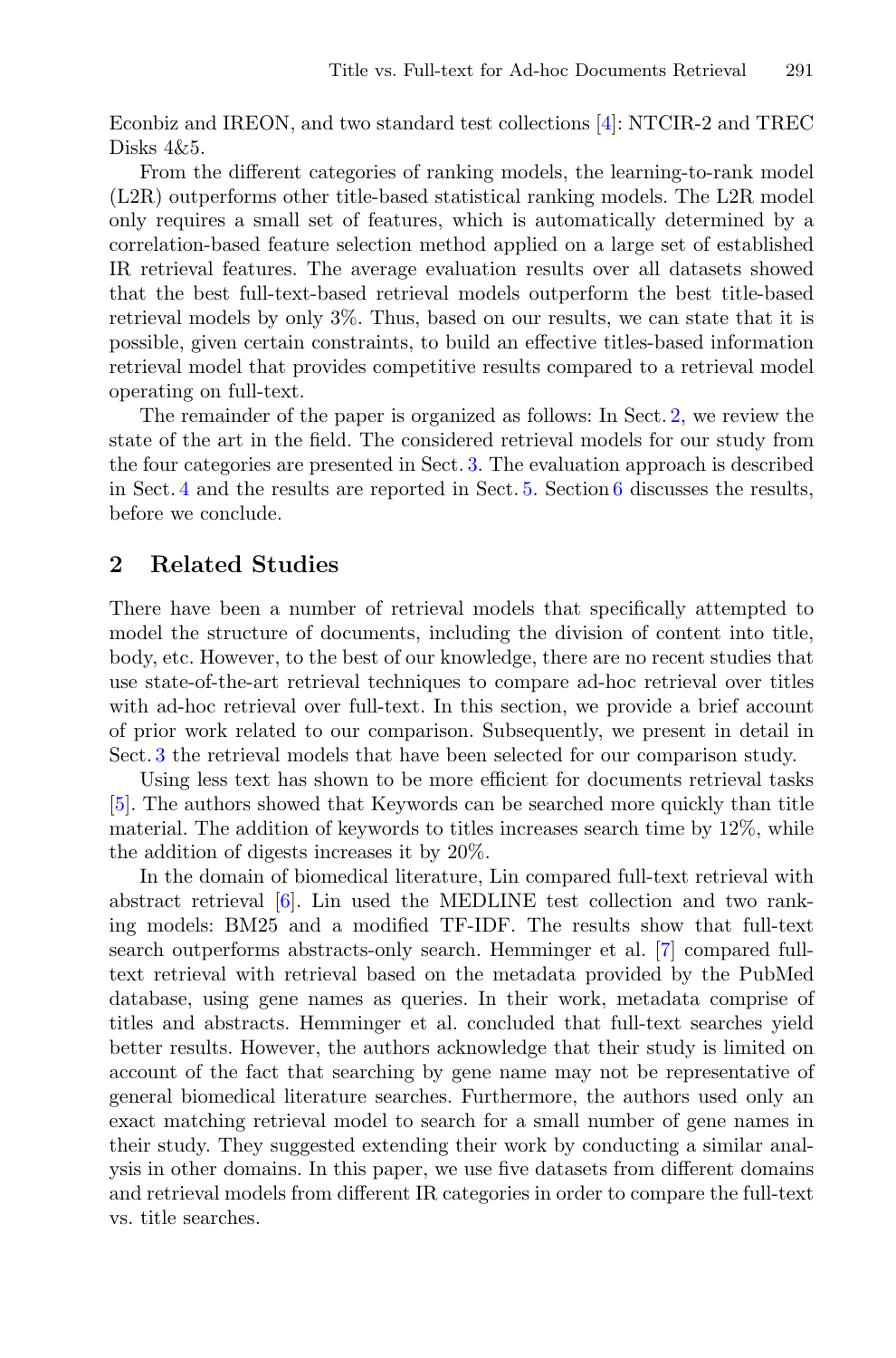### <span id="page-2-0"></span>**3 Compared Retrieval Models**

Overall, we ensure that we cover well the four dominant categories of retrieval models [\[3\]](#page-12-2). We start by discussing the vector space and probabilistic models. Subsequently, we present learning to rank models. Finally, we present the deep neural networks models.

<span id="page-2-1"></span>**Vector Space and Probabilistic Models.** As a baseline, we employ the vector space model TF-IDF [\[8\]](#page-12-7). TF represents the frequency of occurrence of a term, while the IDF factor of a term is inversely proportional to the number of documents in which the term appears. This means the fewer the term appears in the corpus, the higher the IDF factor and vice versa.

As a concept-based models, we employ the TF-IDF extensions, CF-IDF [\[9](#page-12-8)] and HCF-IDF [\[2](#page-12-1)]. CF-IDF is an extension of TF-IDF that counts concepts instead of terms. Concepts are terms from a controlled vocabulary (e.g. the term "Financial crisis" in the economics thesaurus (See footnote 1)). HCF-IDF [\[2](#page-12-1)] is an extension to CF-IDF that considers the hierarchical structure of concepts. The algorithm uses spreading activation and gives less weight to the more general concepts in the hierarchy.

Another retrieval model which utilizes the IDF weighting for ranking the documents is BM25. BM25 has been used as a baseline in TREC Web track [\[5,](#page-12-4)[6\]](#page-12-5). It is a combination of BM11 and BM15 scaled by a scaling factor *b*. BM25CT is an extension to BM25 which uses a combination of terms and concepts that appears.

<span id="page-2-2"></span>**Learning to Rank (L2R) Models.** Learning to Rank (L2R) is a family of machine learning techniques that aim at optimizing a loss function regarding a ranking of items. It has been successfully applied in the past for different IR tasks. Chen et al. [\[10](#page-12-9)] proposed a learning to rank approach for finding non-factoid answers in an answer sentence retrieval task. They used a combination of Explicit Semantic Analysis (ESA), Word2Vec [\[11\]](#page-12-10) as semantic text representations, and Metzler and Kanungo's features (MK). Chen et al. showed that the combination of the semantic features and the MK feature set provides better ranking results than ranking based on MK feature set.

L2R consists of a set of supervised ranking models that are trained with a set of numerical feature vectors in order to retrieve the top-*k* relevant documents in response to a user's query. The feature vectors are calculated using the content of the documents and/or the queries. L2R models are generally categorized in pointwise, pairwise, and listwise approaches depending on the way the model performs the optimization task [\[12](#page-12-11)]. Pointwise is the category of L2R models where a relevancy degree is generated for every single document regardless of the other documents in the results list of the query. In contrast, the loss function of pairwise approaches considers only one pair of documents at a time. Finally, in the listwise L2R models, the input consists of the entire list of documents associated with a query and the output consists of a ranked list of documents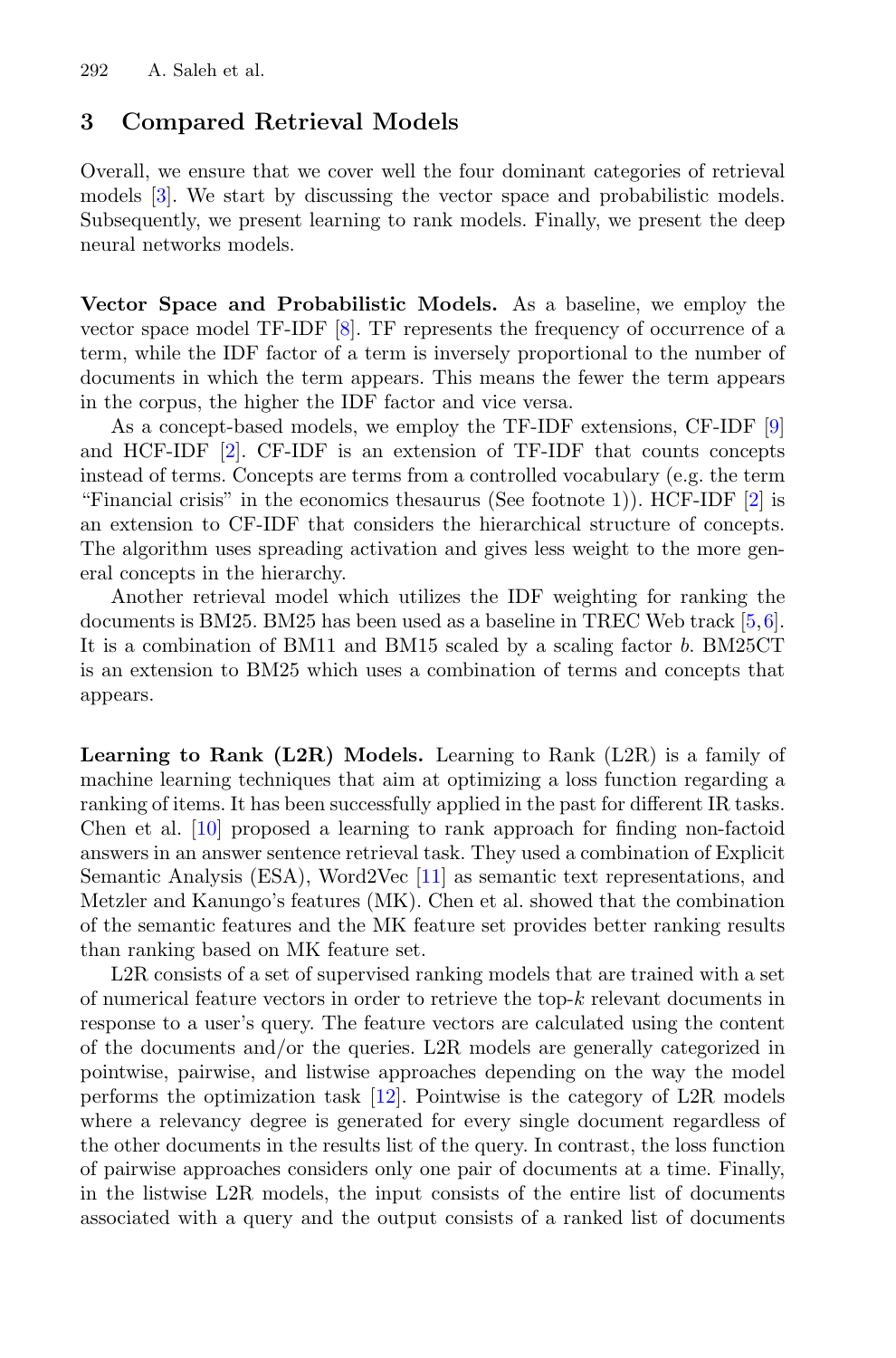for each query. As a pairwise approach, we use RankNet [\[13](#page-12-12)], LambdaMart [\[14\]](#page-12-13), and RankBoost [\[15](#page-12-14)]. Finally, for listwise L2R we use AdaRank [\[16](#page-12-15)], Coordinate Ascent [\[17](#page-12-16)], and ListNet [\[18\]](#page-12-17).

**Deep Learning Models.** The recent resurgence of neural networks has also affected the Information Retrieval community. Zhang et al. [\[19](#page-12-18)] provided a detailed survey to illustrate the rough evolution of Neural IR research and word embedding approaches to IR. For web search, Huang et al. [\[20\]](#page-13-0) propose a series of deep structured semantic models (DSSM). The most successful instance of the model uses a multilayer feed-forward neural network to map both the query and the title of a webpage to a common low-dimensional vector space. The similarity between the query-document pairs is computed using cosine similarity. The main novelty is the usage of word-hashing, which dramatically reduces the vocabulary size without neglecting too much information. The reduction in vocabulary size allows the neural network to learn effectively from a large amount of available labeled data. DSSM is composed of four different layers. The first layer is the input layer. It contains the word sequences of the document and the user query. The second layer transforms the word sequences into sub-word units to reduce the large amount of vocabulary size. Subsequently, the sub-word units are used as input for a feed-forward neural network. In order to determine the relevancy of a document, cosine similarity between the query and the documents is computed on the output layer. The documents are ranked with respect to their similarity scores. As an extension to the DSSM model, Shen et al. [\[21](#page-13-1)] enhance on that by replacing the feed-forward neural network with a convolutional neural network. Afterwards, they introduced convolutional neural networks with max-pooling in the DSSM architecture (C-DSSM) [\[22\]](#page-13-2). The convolutional layer and max-pooling layer are utilized to identify keywords and concepts, in both the query and the document, and project them into a lower-dimensional semantic layer. C-DSSM is claimed to be state-of-the-art in retrieval performance [\[21](#page-13-1)].

### <span id="page-3-0"></span>**4 Evaluation**

In order to evaluate the effectiveness of title-based retrieval vs. a full-text retrieval, we use five datasets, which are described in Sect. [4.1.](#page-3-1) In Sect. [4.2,](#page-5-0) we present our evaluation procedures and parameters. In Sect. [4.3,](#page-7-0) we explain how we apply the correlation-based feature selection algorithm to sample a subset of features for L2R models. In Sect. [4.4,](#page-8-1) we present the metric used for evaluating the retrieval results.

#### <span id="page-3-1"></span>**4.1 Datasets**

We use labeled datasets which have a full-text and a title. This enables a direct and fair comparison of retrieval performances over the two forms of content. The datasets fall under two categories: (1) standard IR datasets and (2) digital library datasets.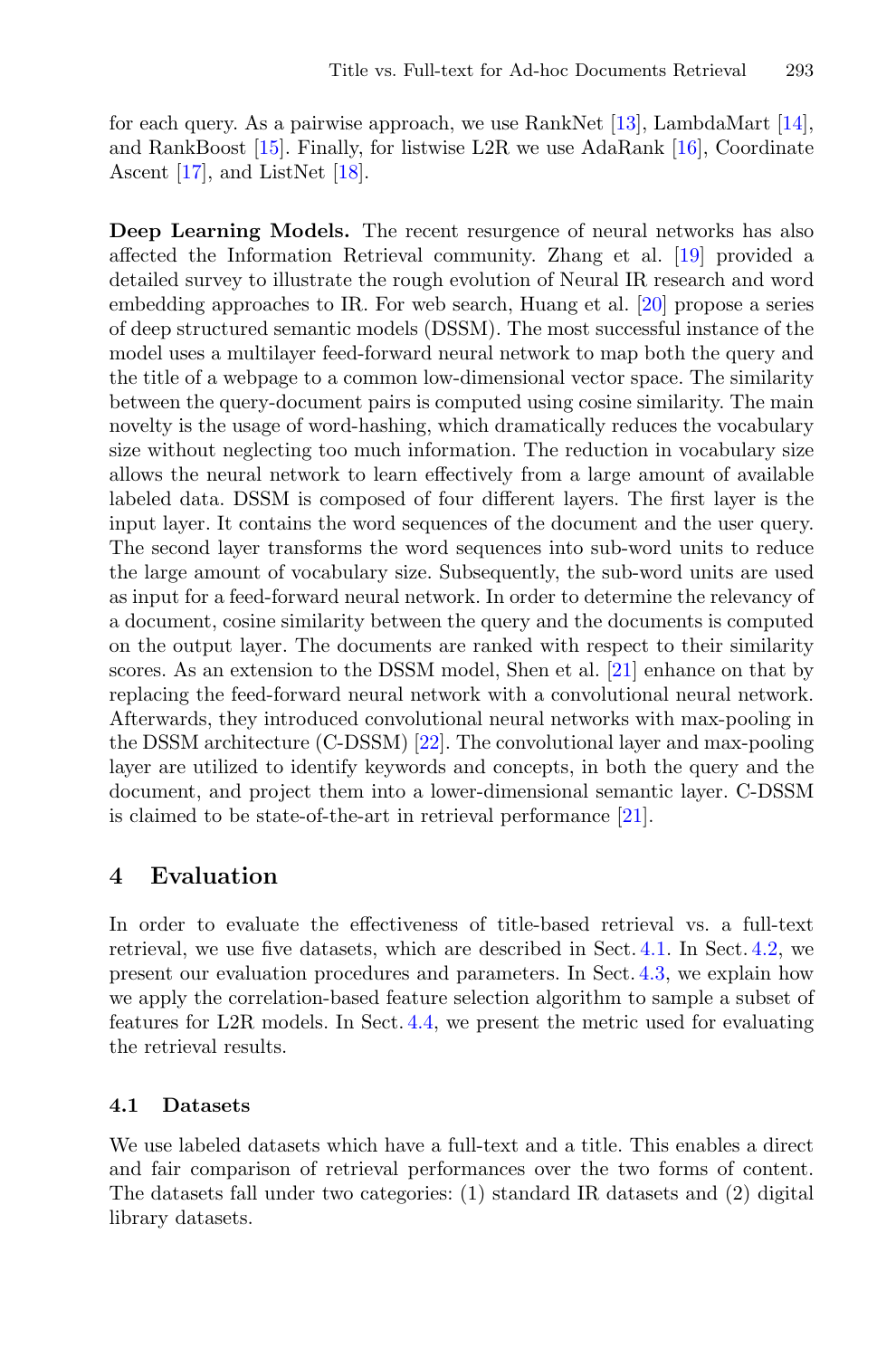**Standard IR Datasets.** For the standard IR datasets, a document is given a binary classification as either relevant or non-relevant. This decision is referred to as the gold standard or relevance judgments. We used the following two standard IR datasets, namely NTCIR-2 and TREC 4&5, which provide a set of topics and human relevance judgments. Table [1](#page-4-0) presents an overview of the datasets characteristics.

<span id="page-4-0"></span>**Table 1.** Overview of the datasets characteristics. *|*avg*|* denotes the average number of documents and queries

|                           |        | NTCIR-2   TREC 4& 5   EconBiz   IREON   PubMed   $\vert \text{avg} \vert$ |                      |       |         |               |
|---------------------------|--------|---------------------------------------------------------------------------|----------------------|-------|---------|---------------|
| $\#$ of documents 322,059 |        | 507,011                                                                   | $1288,344$ $127,575$ |       | 646,655 | $\pm 358.329$ |
| $#$ of queries            | 66.729 | 72.270                                                                    | 6.204                | 7.912 | 28.470  | $\mid 36.317$ |

(1) *NTCIR-2:* The dataset consists of 49 search topics and 322,059 documents' abstracts. We use the search topics as queries. The documents were extracted from the NACSIS Academic Conference Paper Database, collected between 1997–1999, and NACSIS Grant-in-Aid scientific research database, collected between 1988–1997. The documents are from electronics, chemistry, physical sciences, and clinical reports. We use a combination of the titles and abstracts to make up for the missing full-texts. Furthermore, the dataset includes relevance judgments of 66,729 query-document pairs.

(2) *TREC 4&5:* consists of 507,011 English documents from various newspaper or newswire sources (Financial Times, Foreign Broadcast Information Service, Los Angeles Times) and government proceedings (Congressional Record, Federal Register) collected between 1998 and 1994. For our investigation, all data items needed to have a full-text and a title. When examining the files, around 50 thousand documents were missing one of these elements. These documents are mainly from the Federal Register and Los Angeles Times and thus were ignored for our experiments. TREC provides human annotated relevance judgments for some query-document pairs. We use TREC-6 ad-hoc qrels in our experiments. TREC-6 ad-hoc qrels consists of 50 topics and relevance judgments of 72,270 query/document pairs.

**Datasets of Digital Libraries.** In case of the digital library datasets, a hierarchical domain-specific thesaurus that provides topics (or concepts) of the libraries' domain is usually included. Furthermore, many of the digital library documents are manually annotated, by domain experts, with at least one of these concepts. Thus, in our evaluation of the digital library datasets, we consider the document as relevant to a concept if and only if it is annotated with the corresponding concept.

We use the following three digital library datasets Econbiz, IREON, and PubMed which come with a hierarchical thesaurus. This thesaurus provides topics on economic, political, and medical subjects.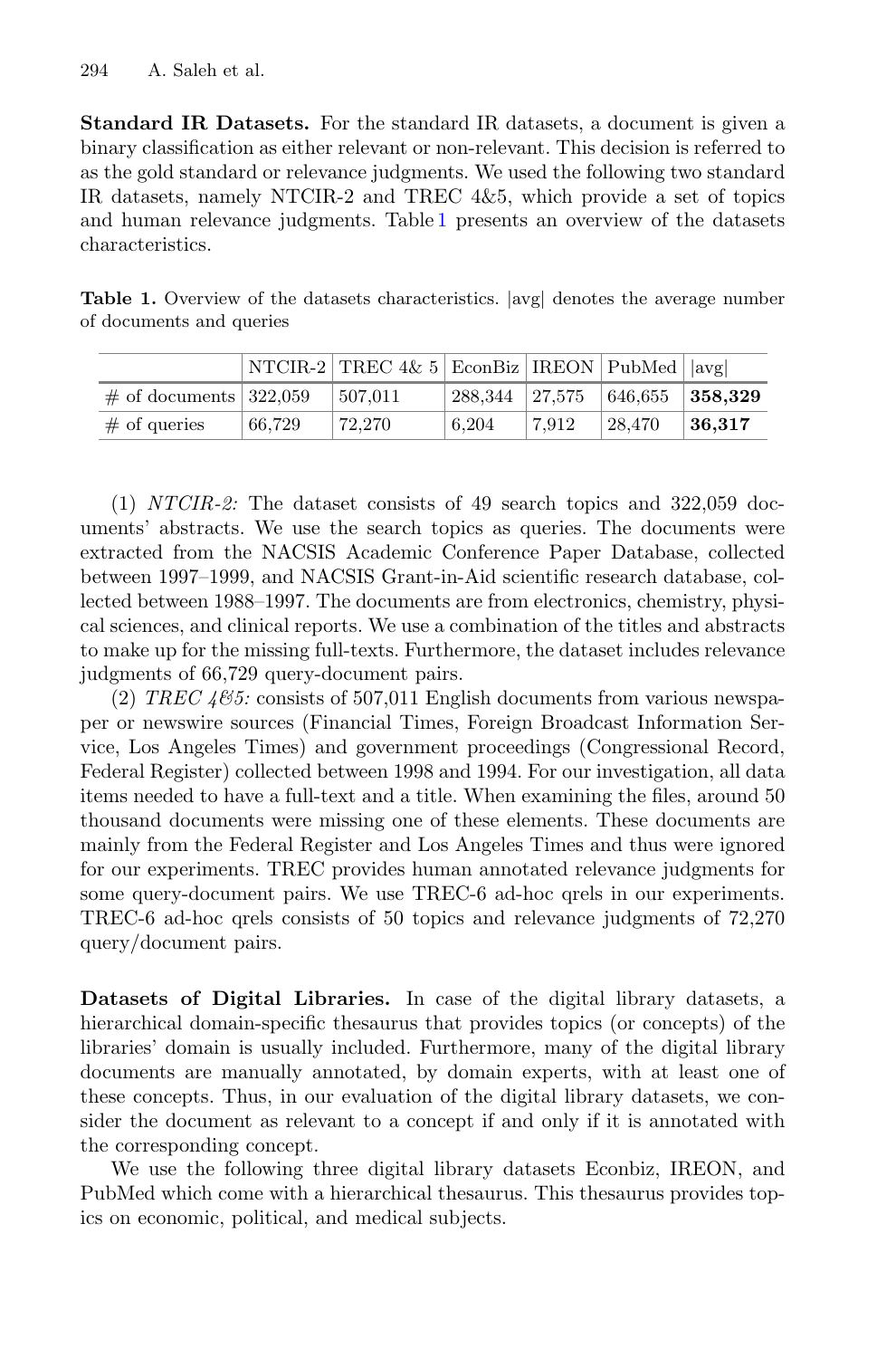(3) *EconBiz:* ZBW, the world's largest economics library, is running a search portal, called EconBiz, for economics' scientific publications. From EconBiz, we obtain 1 million URLs of open access scientific publications and generate a dataset of 288,344 full-text English publications. As user queries, we use the economics thesaurus (STW). The economics thesaurus provides 6,204 economics subjects, i.e., concepts in economics. The thesaurus is developed and maintained by an editorial board of domain experts at ZBW – Leibniz information centre for economics. In this dataset, 203,851 documents are annotated with at least one thesaurus concept.

(4) *IREON:* The German information network 'International Relations and Area Studies' provides us with a dataset of 27,575 full-text politics publications in English. The dataset also contains a politics thesaurus (FIV) with 7,912 political English subjects. Again, the thesaurus subjects are used as queries in our experiments. In this dataset, 3,936 documents are annotated with at least one thesaurus concept.

(5) *PubMed:* PubMed consists of around 27 million citations for biomedical literature from MEDLINE, life science journals, and online books. Some of the citations include links to full-text content from PubMed Central and publisher websites. From PubMed central, we obtained 646,655 full-text open-access English articles. PubMed is provided by the US national library of medicine. As queries, we use the medical terms from the Medical Subject Headings (MeSH) thesaurus. MeSH consists of 28,470 subjects. In this dataset, 506,802 documents are annotated with at least one thesaurus concept.

#### <span id="page-5-0"></span>**4.2 Experimental Procedure**

In order to compare the retrieval performance over titles versus full-text, we implemented the retrieval models described in Sect. [3.](#page-2-0) The retrieval models generate a ranked list of documents for each query-document pair. In order to evaluate the performance of the retrieval models, we compare the ranked list with the gold standard (see Sect. [4.4\)](#page-8-1). The procedures for evaluating the standard IR datasets is slightly different from the one of the digital library datasets. In the case of the standard IR datasets, where the human relevance judgments are provided, we generate the lists of the *top-20* documents using the full-text and titles retrieval models, respectively. Afterwards, the lists are compared to the relevance judgments provided as gold standard. Whereas with the digital library datasets, the items of the ranked list are considered as relevant if and only if the search query is included in the document annotations, i.e., binary decision whether a certain annotation that we have queried for is provided with the document's gold standard, or not.

In order to generate the evaluation results for **vector space models and probabilistic retrieval models**, tokenization, stop words removal, and porter stemming are applied. As described in Sect. [3,](#page-2-1) the concept-based approaches HCF-IDF and CF-IDF utilize the concepts from STW, FIV, and MeSH, and BM25CT utilize a vector union of the terms and concept features.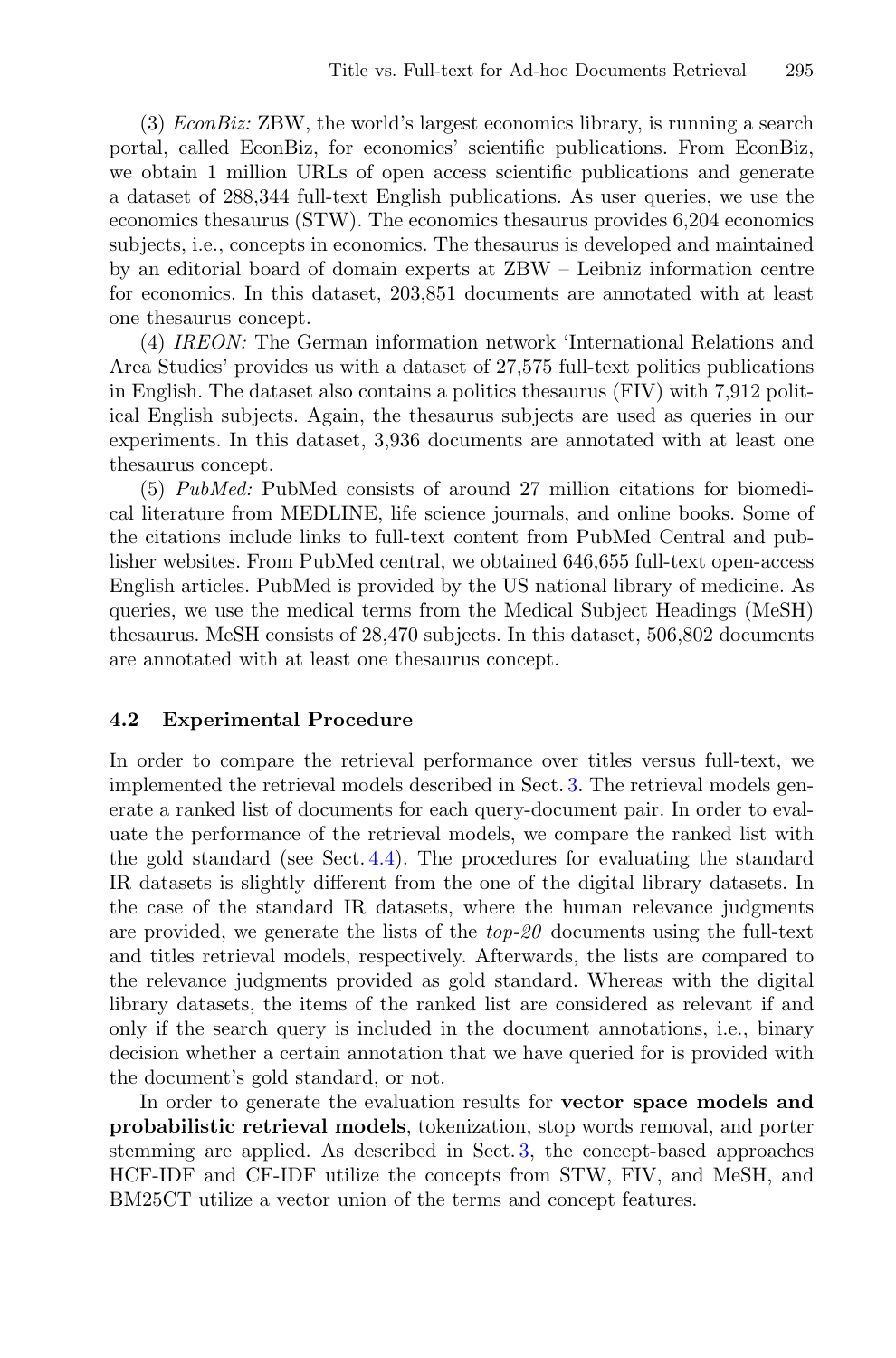<span id="page-6-0"></span>

| $MK$ set [23]          | Sentence length, Exact match, Term<br>overlap, Synonym overlap, Language<br>Model with Dirichlet smoothing                                                                                                                                                                                                                                     |
|------------------------|------------------------------------------------------------------------------------------------------------------------------------------------------------------------------------------------------------------------------------------------------------------------------------------------------------------------------------------------|
| Modified letor $[24]$  | Covered query term number, IDF,<br>Sum/Min/Max/Mean/Variance of TF,<br>Sum/Min/Max/Mean/Variance of length<br>normalized TF,<br>Sum/Min/Max/Mean/Variance of<br>TF-IDF, Language model absolute<br>discounting smoothing, Language model<br>with Bayesian smoothing using Dirichlet<br>priors, Language model with<br>jelinek-mercer smoothing |
| Ranking model features | TF-IDF, BM25, CF-IDF, HCF-IDF,<br>Word2Vec [10]                                                                                                                                                                                                                                                                                                |

**Table 2.** Overview of the L2R features

For the **L2R models**, following the suggestions of Qin et al. [\[25](#page-13-5)] and Minka et al. [\[26](#page-13-6)], the documents are sampled in the following way. First, we use BM25 on titles and full-texts to rank all the documents with respect to each query, and then the top 1,000 documents for each query are selected for feature extraction. Subsequently, we extract 29 features for each of the query-document pairs (see details on feature selection in Sect. [4.3\)](#page-7-0). Therefore, we obtain two feature files, one for the titles and one for the full-texts, for each dataset. We utilize these files together with the gold standard to train the six L2R models selected in Sect. [3.](#page-2-2) The LambdaMART model is trained using 1,000 trees with 10 leaves per tree. The learning rate is set to 0.1 and 256 threshold candidates for tree splitting was used. The minimum number of samples for a leaf was set to 1. Early stopping is applied, if there was no improvement for 100 consecutive rounds. The RankNet model is trained using 100 training epochs, one hidden layer, and 10 hidden nodes. The learning rate was set to 0.00005. For the RankBoost model, we use 300 training epochs and 10 threshold candidates. AdaRank is trained in 500 rounds with a learning tolerance of 0.002. The number of epochs for the ListNet model is 1,500 and the learning rate is set to 0.00001. In the case of Coordinate Ascent, we apply 5 random restarts and 25 search iterations per dimension. The performance tolerance is set to 0.001. No regularization was used. In order to ensure that we obtain optimal L2R models that do not over or under-fit, we applied the bias-variance tradeoff method [\[27\]](#page-13-7).

Finally, we generate the evaluation results for the **semantic models** DSSM and CDSSM. A trained model, with a click-through dataset of 30 million query/clicked-title pairs from Microsoft is used to determine the semantic cosine similarity between each query-document pair in our datasets. Based on the similarity scores, the top twenty documents are passed to the evaluation metric (described in Sect. [4.4\)](#page-8-1).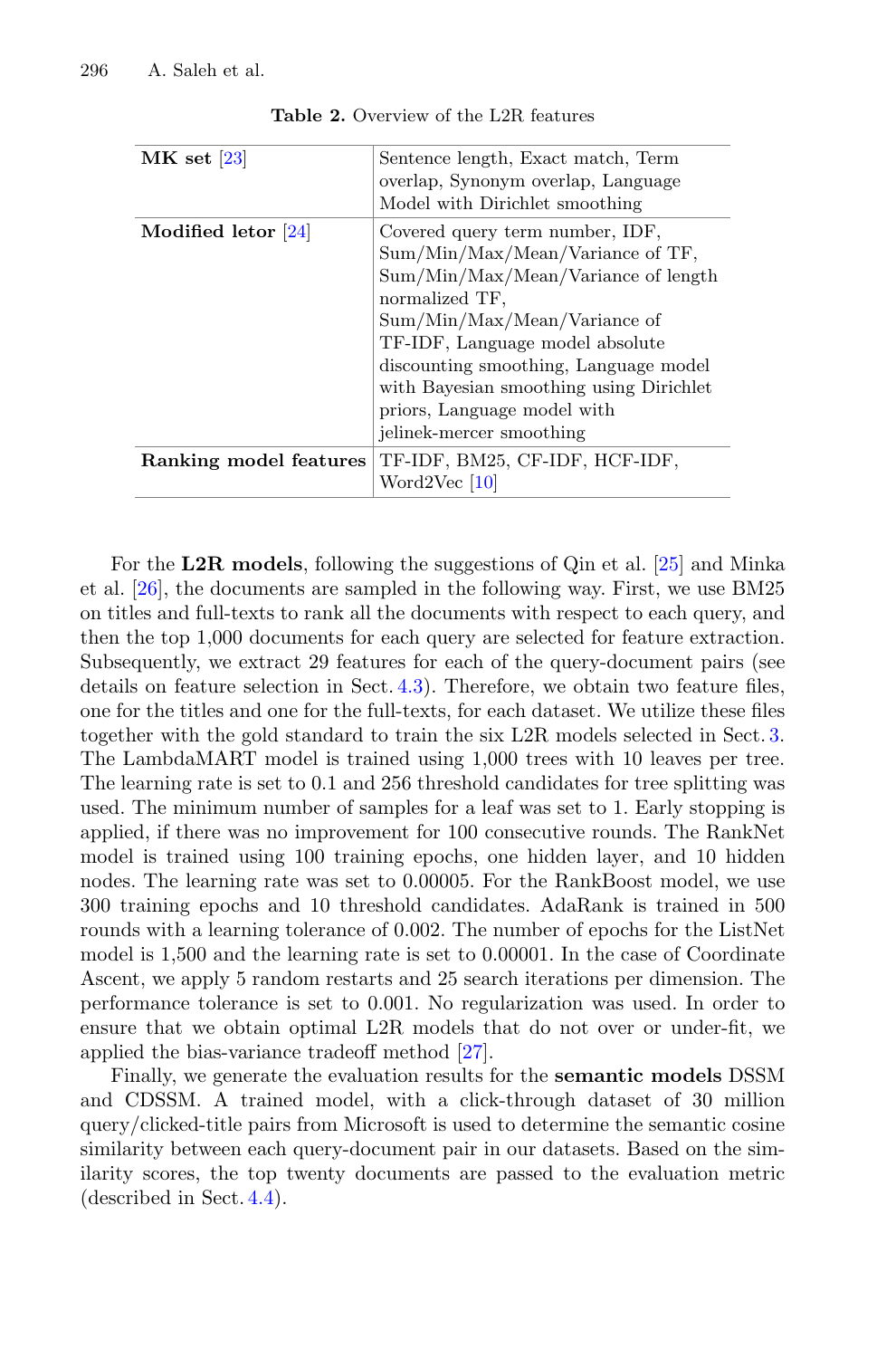#### <span id="page-7-0"></span>**4.3 Feature Selection for L2R Models**

A good IR system can retrieve the most important documents in a fast and scalable way using only a limited amount of information about the query and documents. The information is contained in the features of both document and query and therefore a good set of features has to be found. The aim of the feature selection is to find a meaningful subset of features which can still produce sound results. Given a large number of different IR features, we want to find those features which cover diverse information and still contribute the most to the retrieval of the most important documents.

In line with previous literatures [\[23](#page-13-3),[24\]](#page-13-4), we use a set of 29 features (see Table [2\)](#page-6-0) to train our models. The features are the Metzler and Kanungo (MK) [\[23](#page-13-3)] set, modified LETOR [\[24\]](#page-13-4), semantic, and statistical features. The original MK feature set used six features for the query-based summarization task. Due to the difference to our task (comparing query and title), we ignore the sentence location feature because the titles usually consist only of one sentence. Regarding the features Term Overlap and Synonym Overlap, we remove stop-words and perform porter stemming on the queries and titles. The Term Overlap is the fraction of query terms that occur in the document (titles or full-text), while the Synonyms Overlap is the fraction of query terms that either occur or have a synonym in the document. We utilize NLTK (See footnote 1) to generate synonyms. For the LETOR feature set, we ignore all web-related features (e.g. Sitemap term propagation). The language model parameters are taken from the original work. Additionally, we use the vector representation of words (Word2Vec) to compute the similarity between a query-document pair and use it as an L2R feature. For this purpose, we use Google News, the pre-trained distributional model [\[28](#page-13-8)], and gensim framework to generate the similarity scores [\[29\]](#page-13-9). Regarding the language model features, we use an Elasticsearch (See footnote 1) full-text index to generate them. Moreover, we use the scores of the ranking models (BM25, CF-IDF, and HCF-IDF) as L2R features.

We further investigate the possibility of sampling a meaningful subset of features that decreases the error rate of the ranking models. For this purpose, we apply a correlation-based feature selection algorithm (CFS) [\[30\]](#page-13-10) on each dataset and content modality, i.e., separately for full-text and title. The CFS algorithm computes a score for a subset *S* of the 29 features containing *k* features using the following equation (denoted as  $score_{CFS}(S)$  in [\[30\]](#page-13-10)):  $score_{CFS}(S) = \frac{k \cdot \overline{r_{gf}}}{\sqrt{k + k/k}}$ *<sup>k</sup>*+*k*(*k*−1)*rff* where  $\overline{r_{gf}}$  is the average gold standard(*g*)-feature correlation and  $\overline{r_{ff}}$  represents the average inter-correlation between the features. The formula denotes higher scores to the subsets which have a low 'feature-feature' correlations and high 'gold standard-feature' correlations.

We calculated  $score_{CFS}(S)$  for all feature subsets of sizes  $|S| = \{1, \ldots, 29\},\$ which equals  $2^{29} - 1 = 536,870,911$  possible subsets, for each dataset and configuration (full-texts or titles). The best feature sets, in terms of their  $score_{CFS}(S)$ , are reported in Table [3.](#page-8-2) We utilize these features in our learning-to-rank models. The results are presented in Table [4.](#page-9-0)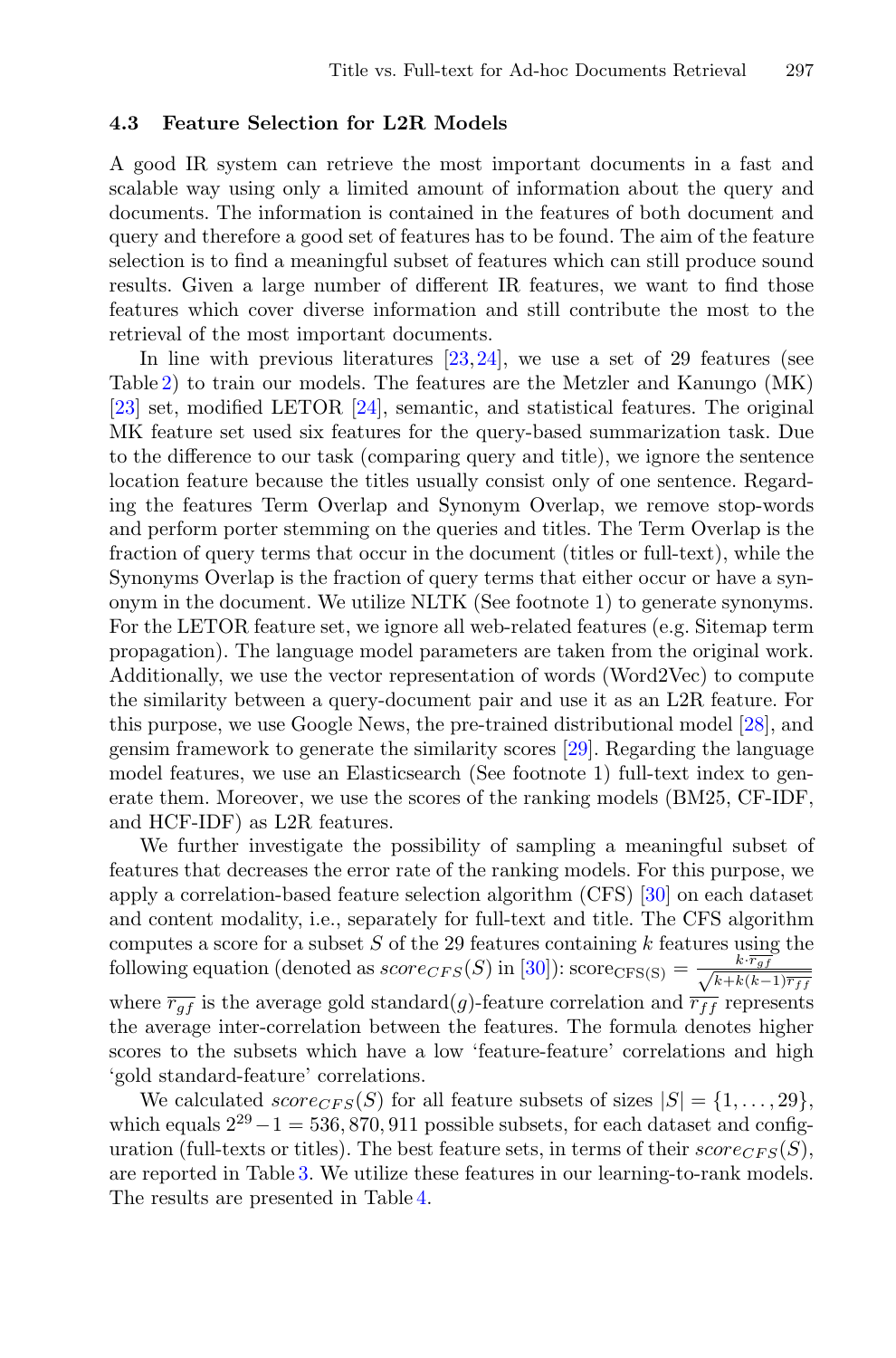The CFS results showed that some features, such as BM25, contribute the most to the results. This is consistent with that of Qin et al. [\[24](#page-13-4)], who found that using BM25 as a feature in L2R models improves the overall performance of the L2R models.

<span id="page-8-2"></span>**Table 3.** Best feature subsets (BFS) based on the CFS approach. # is the number of features in the corresponding BFS

| Dataset  |        | Content Best Feature Subset (BFS)                                                                                                                                                                                                                          | #              | $ score_{CFS(BFS)} $ |
|----------|--------|------------------------------------------------------------------------------------------------------------------------------------------------------------------------------------------------------------------------------------------------------------|----------------|----------------------|
|          |        | NTCIR-2 Full-text BM25, Exact match                                                                                                                                                                                                                        | $\overline{2}$ | 0.20                 |
|          | Titles | BM25, Exact match                                                                                                                                                                                                                                          | $\overline{2}$ | 0.15                 |
| TREC     |        | Full-text BM25, Exact match, Sum of length normalized TF                                                                                                                                                                                                   | 3              | 0.28                 |
|          | Titles | BM25, Language model with Dirichlet smoothing,<br>Minimum of TF-IDF, Term overlap, Word2vec                                                                                                                                                                | 5              | 0.13                 |
| Econbiz  |        | Full-text Language model with absolute discounting smoothing,<br>Language model with Bayesian smoothing using<br>Dirichlet priors, Min TF-IDF, Var TF-IDF                                                                                                  | $\overline{4}$ | 0.41                 |
|          | Titles | $BM25$ , Exact match, Language model, Synonym overlap, $16 0.71$<br>Term overlap, Covered query term number, Max<br>TF-IDF, Mean length norm TF, Mean TF, Mean<br>TF-IDF, Min length norm TF, Min TF, Min TF-IDF,<br>Sum length norm TF, Sum TF, Sum TFIDF |                |                      |
| Politics |        | Full-text Language model with Dirichlet smoothing, Language<br>9<br>model with absolute discounting smoothing, Language<br>model with Jelinek-Mercer smoothing, Max TF-IDF,<br>Mean TF-IDF, Min TF-IDF, Sum TF, Sum TF-IDF, Var<br>TF-IDF                  |                | 0.41                 |
|          | Titles | BM25                                                                                                                                                                                                                                                       | 1              | 0.54                 |
| PubMed   |        | Full-text Language model with Jelinek-Mercer smoothing, Mean<br>TF-IDF                                                                                                                                                                                     | $\overline{2}$ | 0.46                 |
|          | Titles | Language model with absolute discounting smoothing,<br>IDF                                                                                                                                                                                                 | $\overline{2}$ | 0.44                 |

# <span id="page-8-1"></span>**4.4 Evaluation Metric**

We evaluate the retrieval results using normalized discounted cumulative gain (*nDCG*). We assume that users do not look beyond two pages of 10 results. Thus, we limited our evaluation to the top 20 results. The metric *nDCG* compares the top-20 documents (*DCG*), with the gold standard and is computed as follows:  $nDCG@k = \frac{DCG@k}{IDCG@k},$  $\frac{\text{DCG@k}}{\text{IDCG@k}}$ , where  $\text{DCG@k} = \text{rel}(1) + \sum_{i=1}^{k}$  $\frac{k}{i=2}$   $\frac{\text{rel}(i)}{\log(i)}$  $D$  is a set of documents, *rel*(*d*) is a function that returns one if the document is rated relevant, otherwise zero, and  $IDCG_k$  is the optimal ranking.

# <span id="page-8-0"></span>**5 Results**

In this section, we present the results of the titles vs. full-text retrieval comparison. We observe that the retrieval over titles yields a close nDCG@20 values, or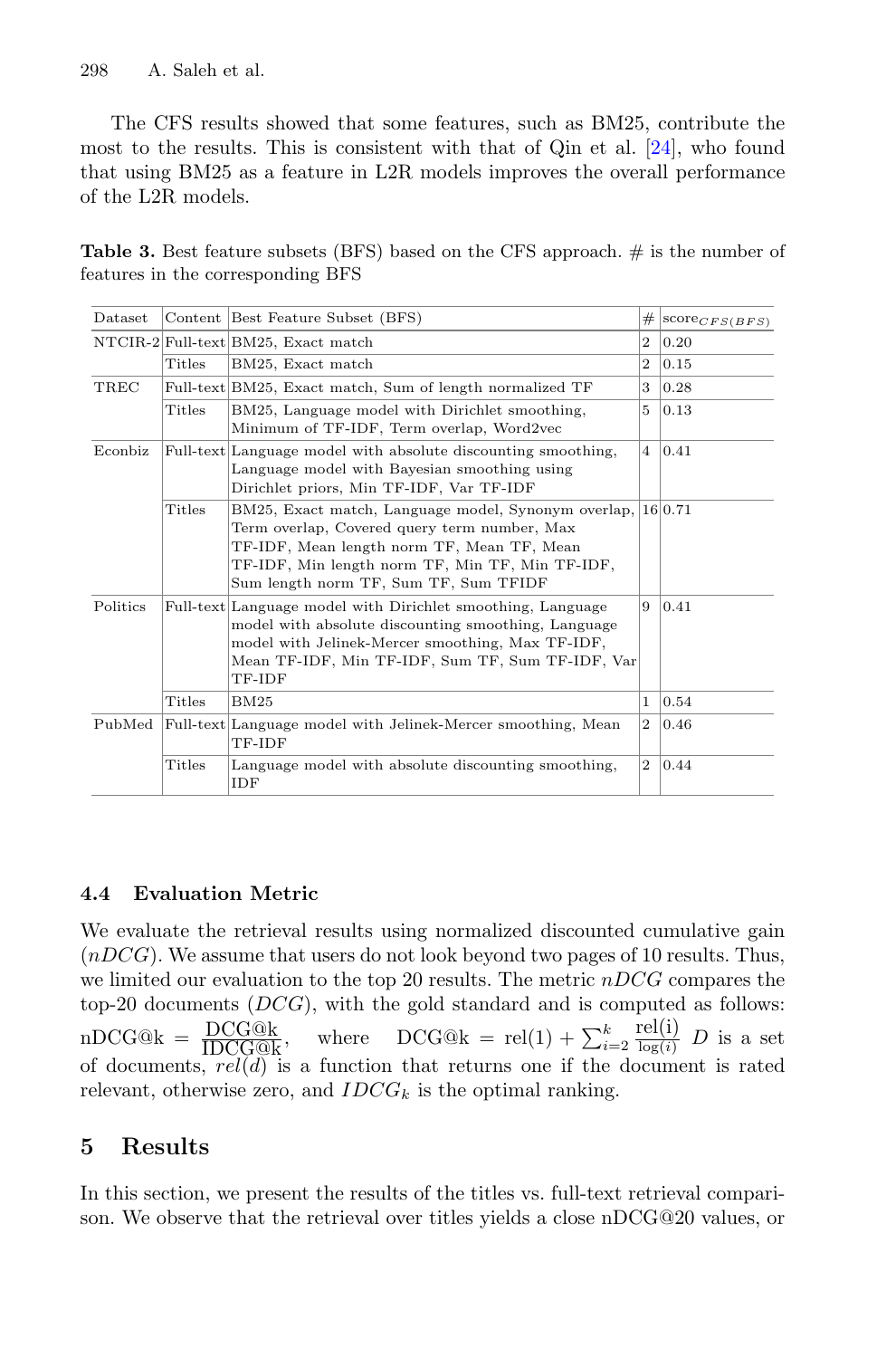even higher metric values in case of the NTCIR-2. Table [4](#page-9-0) presents the performance of the title- and full-text-based ranking models on all datasets.

<span id="page-9-0"></span>**Table 4.** Average nDCG@20 scores using full-text (FT) vs. titles (T) over the five datasets. The L2R results are calculated using the full feature set (FFS) and the best feature subset (BFS).

| Family     | IR Method     | NTCIR-2 |      | TREC |       | EconBiz |      | <b>IREON</b> |      | PubMed |            |
|------------|---------------|---------|------|------|-------|---------|------|--------------|------|--------|------------|
|            |               | T       | FT   | T    | FT    | T       | FT   | T            | FT   | T      | ${\rm FT}$ |
| <b>VSM</b> | TF-IDF        | 0.19    | 0.18 | 0.21 | 0.39  | 0.26    | 0.22 | 0.661        | 0.36 | 0.80   | 0.54       |
|            | $CF$ -IDF     | 0.05    | 0.05 | 0.12 | 0.13  | 0.13    | 0.19 | 0.44         | 0.32 | 0.66   | 0.49       |
|            | HCF-IDF       | 0.23    | 0.24 | 0.10 | 0.12  | 0.25    | 0.20 | 0.659        | 0.37 | 0.80   | 0.54       |
| PM         | BM25          | 0.24    | 0.32 | 0.23 | 0.41  | 0.25    | 0.20 | 0.662        | 0.37 | 0.80   | 0.55       |
|            | BM25CT        | 0.24    | 0.31 | 0.20 | 0.405 | 0.27    | 0.19 | 0.660        | 0.37 | 0.81   | 0.56       |
| $L2R$ -FFS | LambdaMART    | 0.25    | 0.30 | 0.22 | 0.39  | 0.67    | 0.68 | 0.83         | 0.69 | 0.67   | 0.67       |
|            | RankNet       | 0.28    | 0.29 | 0.13 | 0.10  | 0.28    | 0.10 | 0.20         | 0.21 | 0.30   | 0.30       |
|            | RankBoost     | 0.26    | 0.32 | 0.21 | 0.34  | 0.52    | 0.69 | 0.80         | 0.59 | 0.70   | 0.79       |
|            | AdaRank       | 0.21    | 0.31 | 0.19 | 0.22  | 0.50    | 0.67 | 0.79         | 0.65 | 0.56   | 0.52       |
|            | ListNet       | 0.21    | 0.24 | 0.15 | 0.07  | 0.28    | 0.10 | 0.20         | 0.20 | 0.30   | 0.30       |
|            | Coord. Ascent | 0.29    | 0.33 | 0.22 | 0.39  | 0.57    | 0.80 | 0.95         | 0.77 | 0.81   | 0.80       |
| SM         | <b>DSSM</b>   | 0.33    | 0.26 | 0.18 | 0.23  | 0.29    | 0.33 | 0.41         | 0.39 | 0.34   | 0.33       |
|            | C-DSSM        | 0.32    | 0.32 | 0.18 | 0.20  | 0.29    | 0.34 | 0.42         | 0.44 | 0.32   | 0.35       |
| $L2R-BFS$  | LambdaMART    | 0.20    | 0.15 | 0.16 | 0.33  | 0.56    | 0.63 | 0.70         | 0.65 | 0.42   | 0.65       |
|            | RankNet       | 0.28    | 0.25 | 0.05 | 0.046 | 0.28    | 0.10 | 0.26         | 0.41 | 0.59   | 0.63       |
|            | RankBoost     | 0.26    | 0.37 | 0.13 | 0.38  | 0.52    | 0.10 | 0.80         | 0.47 | 0.30   | 0.72       |
|            | AdaRank       | 0.29    | 0.37 | 0.18 | 0.37  | 0.48    | 0.49 | 0.94         | 0.61 | 0.59   | 0.79       |
|            | ListNet       | 0.29    | 0.37 | 0.19 | 0.37  | 0.28    | 0.28 | 0.94         | 0.41 | 0.39   | 0.49       |
|            | Coord. Ascent | 0.29    | 0.37 | 0.18 | 0.38  | 0.53    | 0.10 | 0.94         | 0.69 | 0.59   | 0.78       |

For the NTCIR-2 dataset, we observe that the learning to rank model, Coordinate Ascent, with the full set of 29 features attained the *nDCG*@20 value of 0.33, which is 0.01 higher than C-DSSM and BM25 on full-text retrieval. The same metric value of 0.33 has also been attained from the titles retrieval using the DSSM model. Having reduced the features to the best feature set, BM25 and exact matching, coordinate ascent performance slightly improved on fulltext retrieval (0.37). However, the titles retrieval of the same model remained at the same value (0.29).

In the case of the TREC dataset, we observe that BM25 achieved the best results on full-text and titles retrieval. BM25 attains a nDCG of 0.41 on full-text compared to 0.23 on titles. The L2R methods, LambdaMart, and Coordinate Ascent using the full feature set and the best feature set attained close results to BM25 on both full-text and titles.

Considering the evaluation results for the EconBiz dataset, we used the STW concepts as queries. We observe that the retrieval over full-text yields higher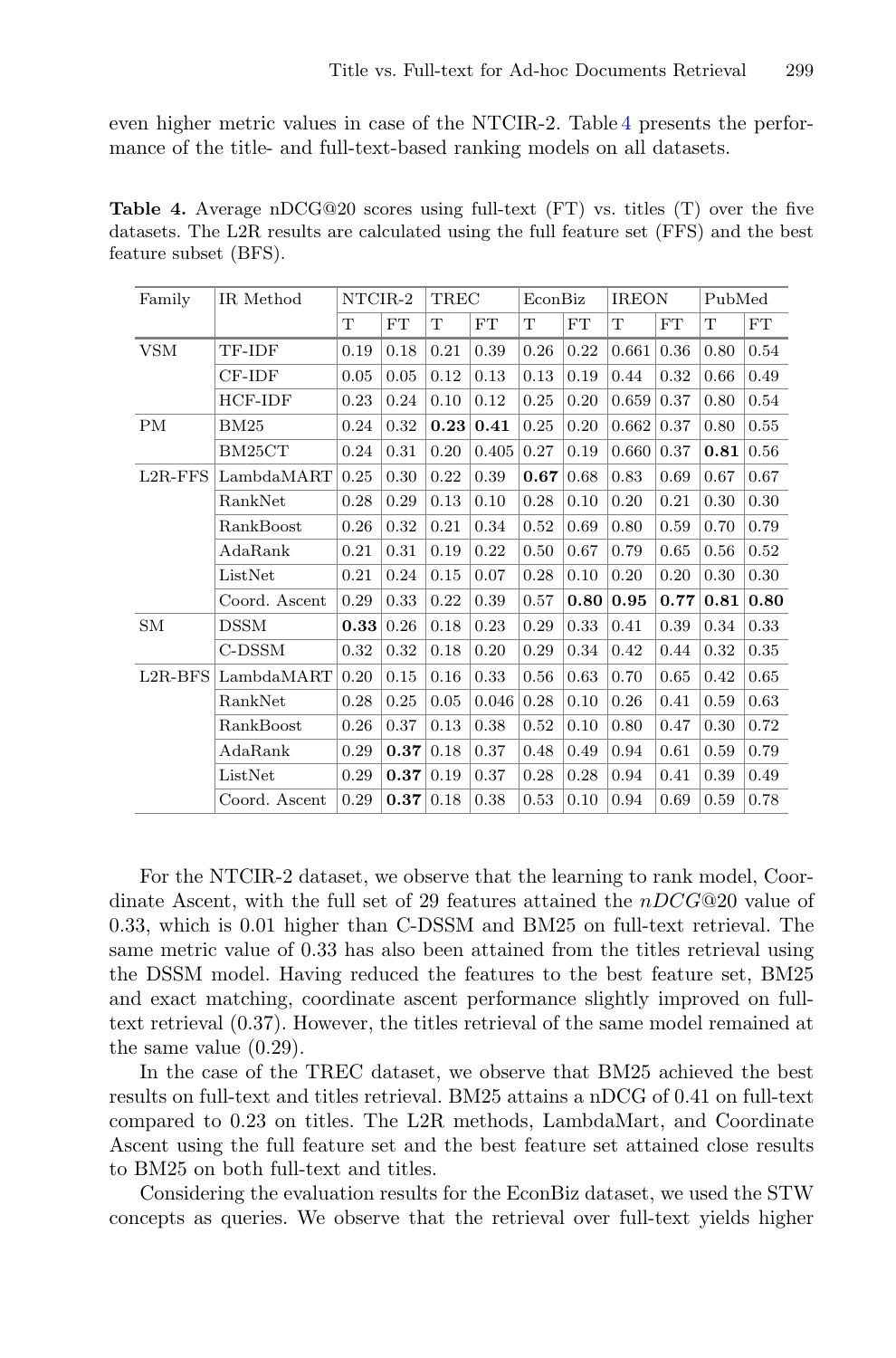nDCG metric values. The best title-based retrieval model, LambdaMART, attains a nDCG of 0*.*67 compared to 0*.*80 of Coordinate Ascent on full-text.

For IREON and PubMed, we used the FIV and MeSH concepts as queries. The titles retrieval was competitive with the full-text retrieval. In both datasets, Coordinate Ascent achieved the best retrieval results. On titles, Coordinate Ascent attained nDCG values of 0*.*95 and 0*.*81. These values are 18% and 1% higher than the best full-text retrieval models, respectively.

# <span id="page-10-0"></span>**6 Discussion**

The results show that a title-based retrieval over large document corpora is possible. For four of our five datasets, we obtained  $nDCG@20$  scores that are similar or even better than the scores obtained from the best retrieval models over full-text. Figure [1](#page-10-1) visualizes the nDCG scores of the best performing retrieval methods for each individual dataset. Below, we discuss the key insights for each dataset.



<span id="page-10-1"></span>**Fig. 1.** Average nDCG@20 of the best performing retrieval models

For NTCIR-2, the best title-based retrieval model DSSM attained the same nDCG metric value as the second best full-text-based retrieval model Coordinate Ascent. In order to generate the L2R results, we used 29 features including Word2Vec and MK feature sets. Applying the CFS method resulted in generating BM25 and the number of exact matches as the best feature subsets. By using solely those two features, the best L2R method on full-text, Coordinate Ascent, gained 4% in terms of nDCG. NTCIR-2 was the only dataset, in which DSSM achieves the best title-based retrieval results. Our study conforms with Cohen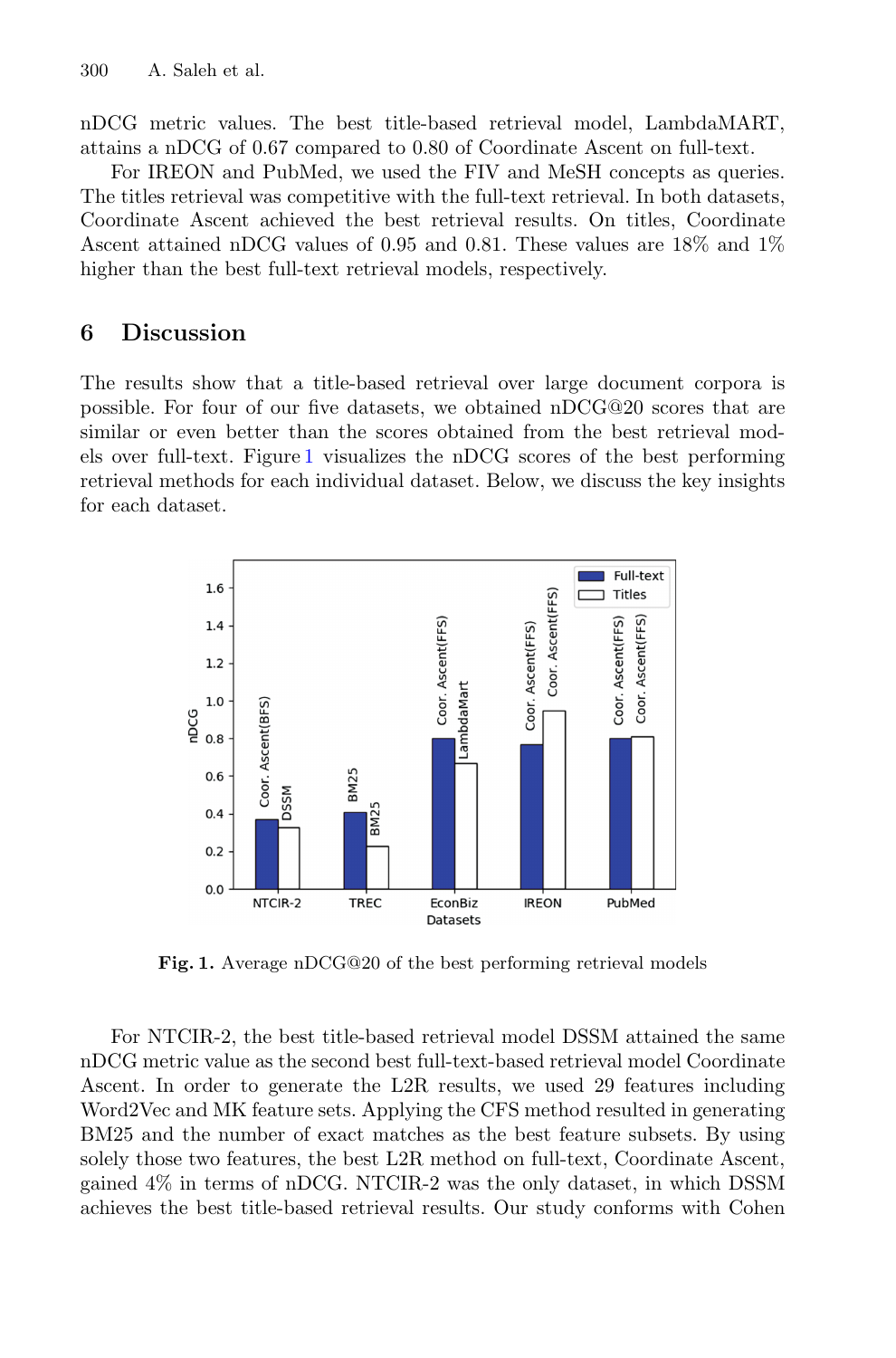et al. [\[31](#page-13-11)], who showed that DSSM performs poorly on a traditional dataset for ad-hoc retrieval and argue that the word-hashing method discards too much information.

For the TREC and EconBiz datasets, the titles retrieval results were not competitive with those of full-text retrieval. The nDCG values of the best fulltext-based models on TREC and EconBiz were 18%, and 13% better than the best titles-based models datasets respectively.

For the IREON and PubMed datasets, the retrieval over titles results in consistently higher metric values in terms of nDCG.

Aggregating the best nDCG values over all datasets and configurations, the best titles-based retrieval models attain a value of 0.60, whereas the best full-text retrieval models attain a mean score of 0.63 (3% relative improvement). Therefore, we believe that title-based retrieval can be considered providing competitive results comparable with the full-text-based retrieval.

One may consider it as a limitation of our study that thesauri concepts STW, FIV, and MeSH are used for retrieving the results from the digital library datasets EconBiz, IREON, and PubMed, respectively. Considering that these thesauri concepts belong to the same domain as their corresponding datasets, one can consider that finding matching documents is easier. However, the concepts are purposefully chosen as queries as they often resemble topics that users of the scientific digital libraries actually search for.

**Reproducibility.** All the code for reproducing the experiments is publicly avail-able as bitbucket repository<sup>[1](#page-11-0)</sup>.

# **7 Conclusions**

We conducted a study to compare title-based with full-text-based ad-hoc retrieval. For this purpose, different retrieval models of different families (probabilistic models, vector space, learning to rank models and semantic models) were compared. We used five datasets, out of which three datasets are obtained from digital libraries: Econbiz, PubMed and IREON, and two standard test collections. Overall, our experiments show that title-based ad-hoc retrieval models can provide close, and sometimes even better, results compared to the full-text ad-hoc retrieval.

**Acknowledgement.** This work was supported by the EU's Horizon 2020 programme under grant agreement H2020-693092 MOVING.

<span id="page-11-0"></span><sup>1</sup> [https://bitbucket.org/a](https://bitbucket.org/a_saleh/icadl2018) saleh/icadl2018.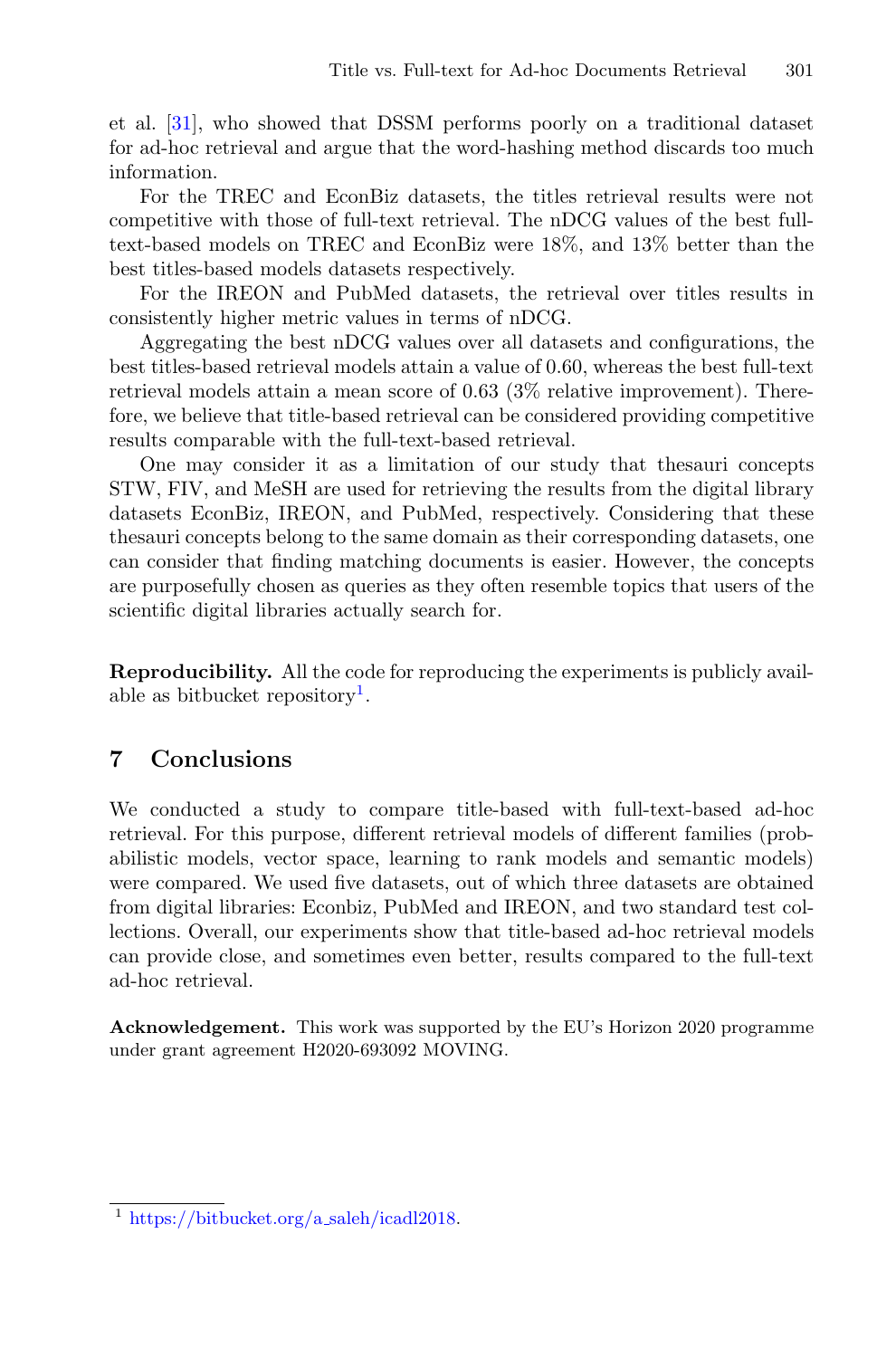# **References**

- <span id="page-12-0"></span>1. Galke, L., Mai, F., Schelten, A., Brunsch, D., Scherp, A.: Using titles vs. full-text as source for automated semantic document annotation. In: International Conference on Knowledge Capture (K-CAP), May 2017
- <span id="page-12-1"></span>2. Nishioka, C., Scherp, A.: Profiling vs. time vs. content: what does matter for top-k publication recommendation based on twitter profiles? In: 2016 IEEE/ACM Joint Conference on Digital Libraries (JCDL), pp. 171–180. IEEE (2016)
- <span id="page-12-2"></span>3. Croft, W.B., Metzler, D., Strohman, T.: Search Engines: Information Retrieval in Practice, vol. 283. Addison-Wesley, Reading (2010)
- <span id="page-12-3"></span>4. Christopher, D.M., Prabhakar, R., Hinrich, S.: Introduction to Information Retrieval, vol. 151, p. 177 (2008)
- <span id="page-12-4"></span>5. Barker, F.H., Veal, D.C., Wyatt, B.K.: Comparative efficiency of searching titles, abstracts, and index terms in a free-text data base. J. Doc. **28**(1), 22–36 (1972)
- <span id="page-12-5"></span>6. Lin, J.: Is searching full text more effective than searching abstracts? BMC Bioinform. **10**(1), 46 (2009)
- <span id="page-12-6"></span>7. Hemminger, B.M., Saelim, B., Sullivan, P.F., Vision, T.J.: Comparison of full-text searching to metadata searching for genes in two biomedical literature cohorts. J. Am. Soc. Inf. Sci. Technol. **58**(14), 2341–2352 (2007)
- <span id="page-12-7"></span>8. Salton, G., Wong, A., Yang, C.S.: A vector space model for automatic indexing. Commun. ACM **18**(11), 613–620 (1975)
- <span id="page-12-8"></span>9. Goossen, F., IJntema, W., Frasincar, F., Hogenboom, F., Kaymak, U.: News personalization using the CF-IDF semantic recommender. In: The International Conference on Web Intelligence, Mining and Semantics. ACM (2011)
- <span id="page-12-9"></span>10. Chen, R.C., Spina, D., Croft, W.B., Sanderson, M., Scholer, F.: Harnessing semantics for answer sentence retrieval. In: Workshop on Exploiting Semantic Annotations in Information Retrieval, pp. 21–27. ACM (2015)
- <span id="page-12-10"></span>11. Mikolov, T., Sutskever, I., Chen, K., Corrado, G.S., Dean, J.: Distributed representations of words and phrases and their compositionality. In: Burges, C.J.C., Bottou, L., Welling, M., Ghahramani, Z., Weinberger, K.Q. (eds.) Advances in Neural Information Processing Systems, vol. 26, pp. 3111–3119. Curran Associates, Inc. (2013)
- <span id="page-12-11"></span>12. Liu, T.Y.: Learning to rank for information retrieval. Found. Trends Inf. Retr. **3**(3), 225–331 (2009)
- <span id="page-12-12"></span>13. Burges, C., et al.: Learning to rank using gradient descent. In: Proceedings of the 22nd International Conference on Machine Learning, pp. 89–96. ACM (2005)
- <span id="page-12-13"></span>14. Wu, Q., Burges, C.J., Svore, K.M., Gao, J.: Adapting boosting for information retrieval measures. Inf. Retr. **13**(3), 254–270 (2010)
- <span id="page-12-14"></span>15. Freund, Y., Iyer, R., Schapire, R.E., Singer, Y.: An efficient boosting algorithm for combining preferences. J. Mach. Learn. Res. **4**, 933–969 (2003)
- <span id="page-12-15"></span>16. Xu, J., Li, H.: AdaRank: a boosting algorithm for information retrieval. In: The Annual International ACM SIGIR Conference on Research and Development in Information Retrieval, pp. 391–398. ACM (2007)
- <span id="page-12-16"></span>17. Metzler, D., Croft, W.B.: Linear feature-based models for information retrieval. Inf. Retr. **10**(3), 257–274 (2007)
- <span id="page-12-17"></span>18. Cao, Z., Qin, T., Liu, T.Y., Tsai, M.F., Li, H.: Learning to rank: from pairwise approach to listwise approach. In: The 24th International Conference on Machine Learning, pp. 129–136. ACM (2007)
- <span id="page-12-18"></span>19. Zhang, Y., et al.: Neural information retrieval: a literature review. arXiv preprint [arXiv:1611.06792](http://arxiv.org/abs/1611.06792) (2016)